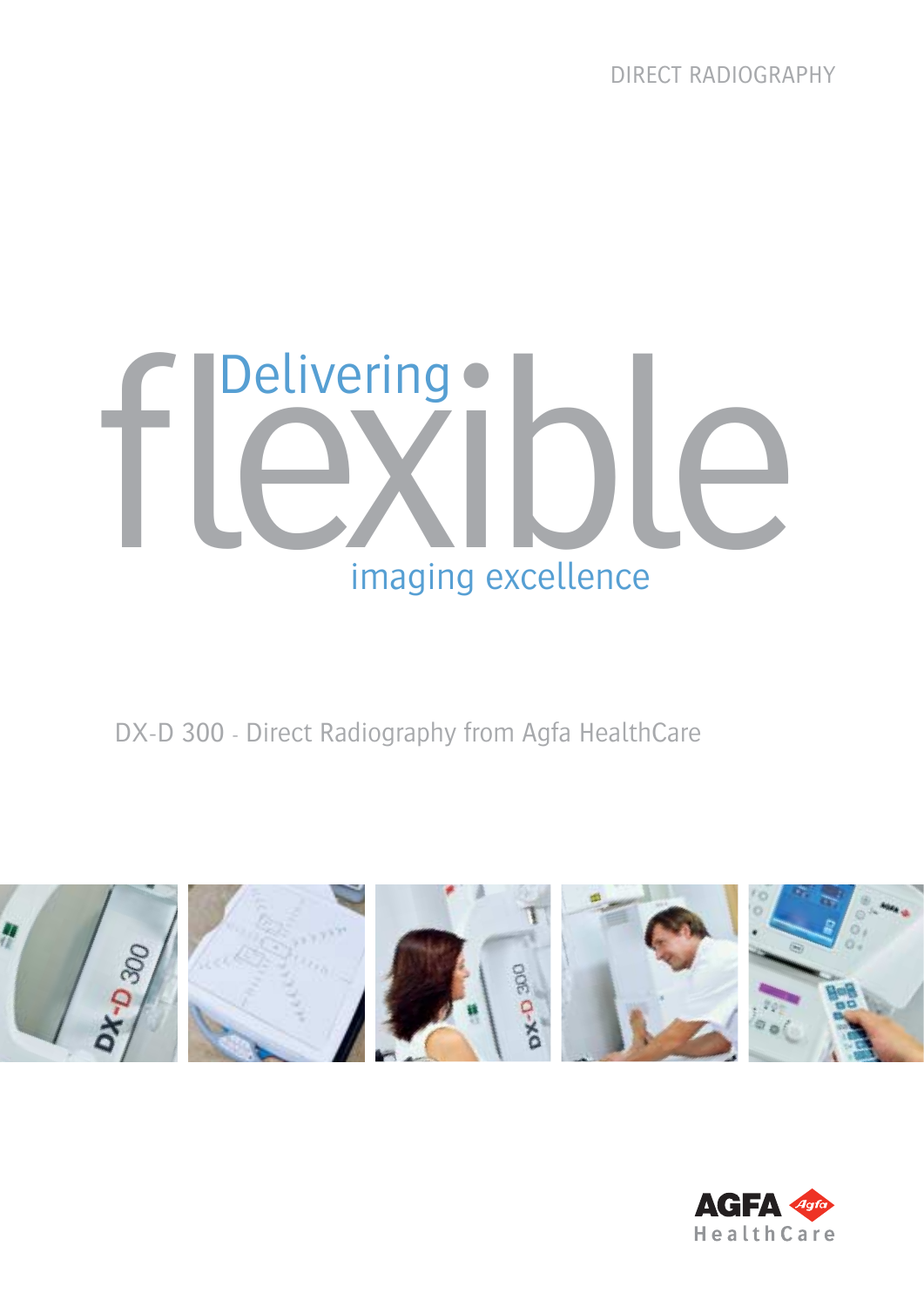

Maximum flexibility. The versatility to capture a wide range of studies. Enhanced productivity through excellence in image quality. Easily installed in a limited space. The DX-D 300 is the quick and easy way to go direct digital. With it, you'll enjoy consistently - the high image quality of MUSICA² image processing.

# Maximum flexibility for universal use

Its U-arm makes it suitable for lateral 'cross table' exams on rolling tables and, as a result, can be used in a number of configurations:

- For ambulatory patients who can "walk and talk", it is ideal for chest, extremities and abdomen studies.
- For light emergency work, a rolling table means easy access to the patient for immediate positioning.
- Free exposures, such as those for patients in wheelchairs or Full Leg Full Spine exams, can be achieved by manually rotating the tube out of its axis.

The combination of a single detector with a fully motorized positioner, and automatic collimation from the NX's exam pre-sets, increases productivity and ergonomy for the radiographic technician.

# Affordable way to go direct digital

The productivity of the DX-D 300 reduces the cost per exam and makes direct digital a smart investment. The intuitive nature of the NX workstation reduces staff training costs, while the number of exams achieved per X-ray unit is greater than two times that of a conventional room, maximizing cost-efficiencies.

# Widest range of exams in a limited space

Space is at a premium in most healthcare environments. As a floor mounted X-ray unit, the DX-D 300 is easy to install and requires limited space of just 3 m x 3 m x 2.8 m. Its small footprint provides a compact direct digital X-ray solution that enables you to capture the widest possible range of exams, all in a single room.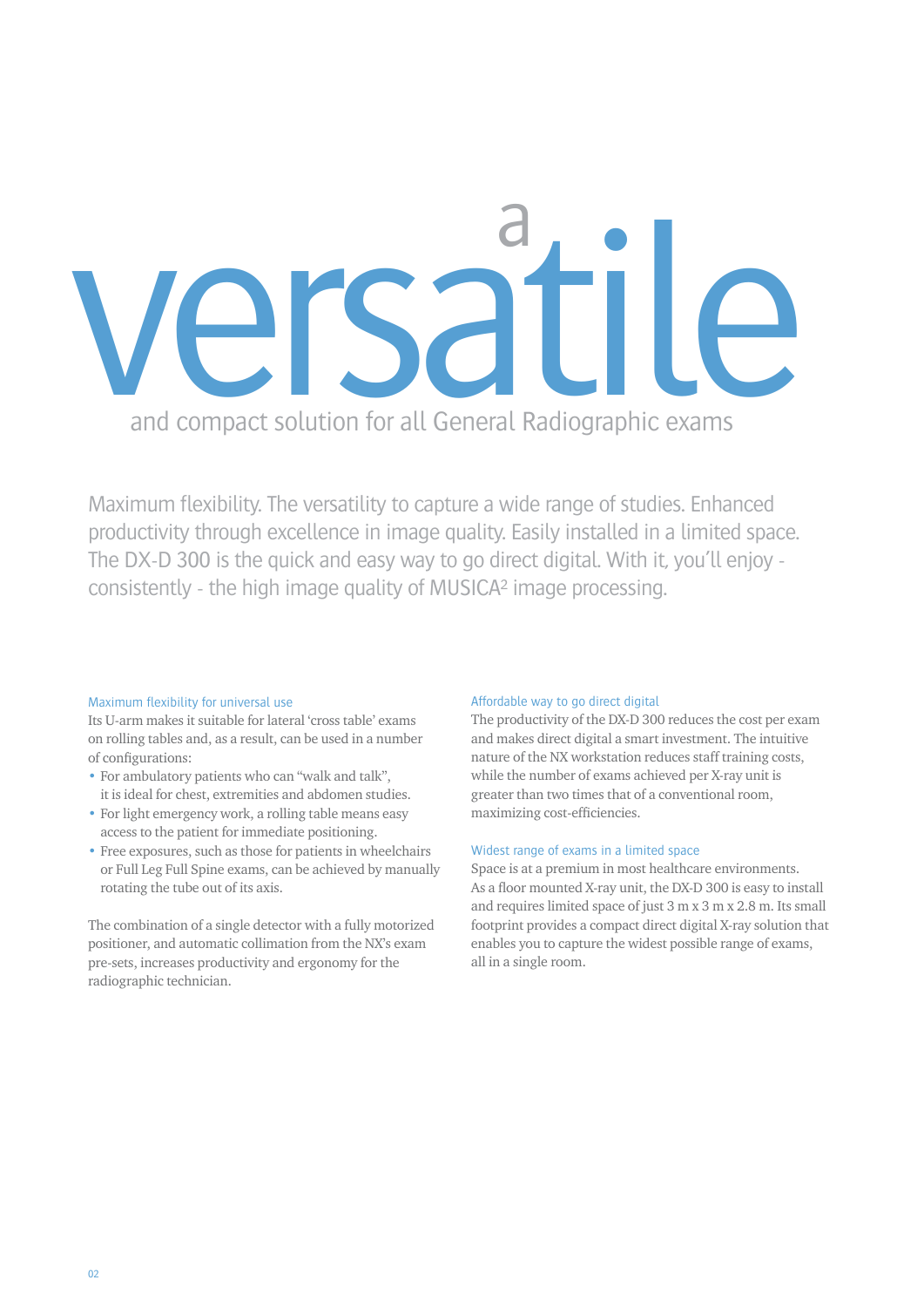



The versatility to capture wide range of studies



Floor mounting means limited space is required  $004.4$ 

Fully motorized positioner





DX-D 300. The quick and easy way to go digital.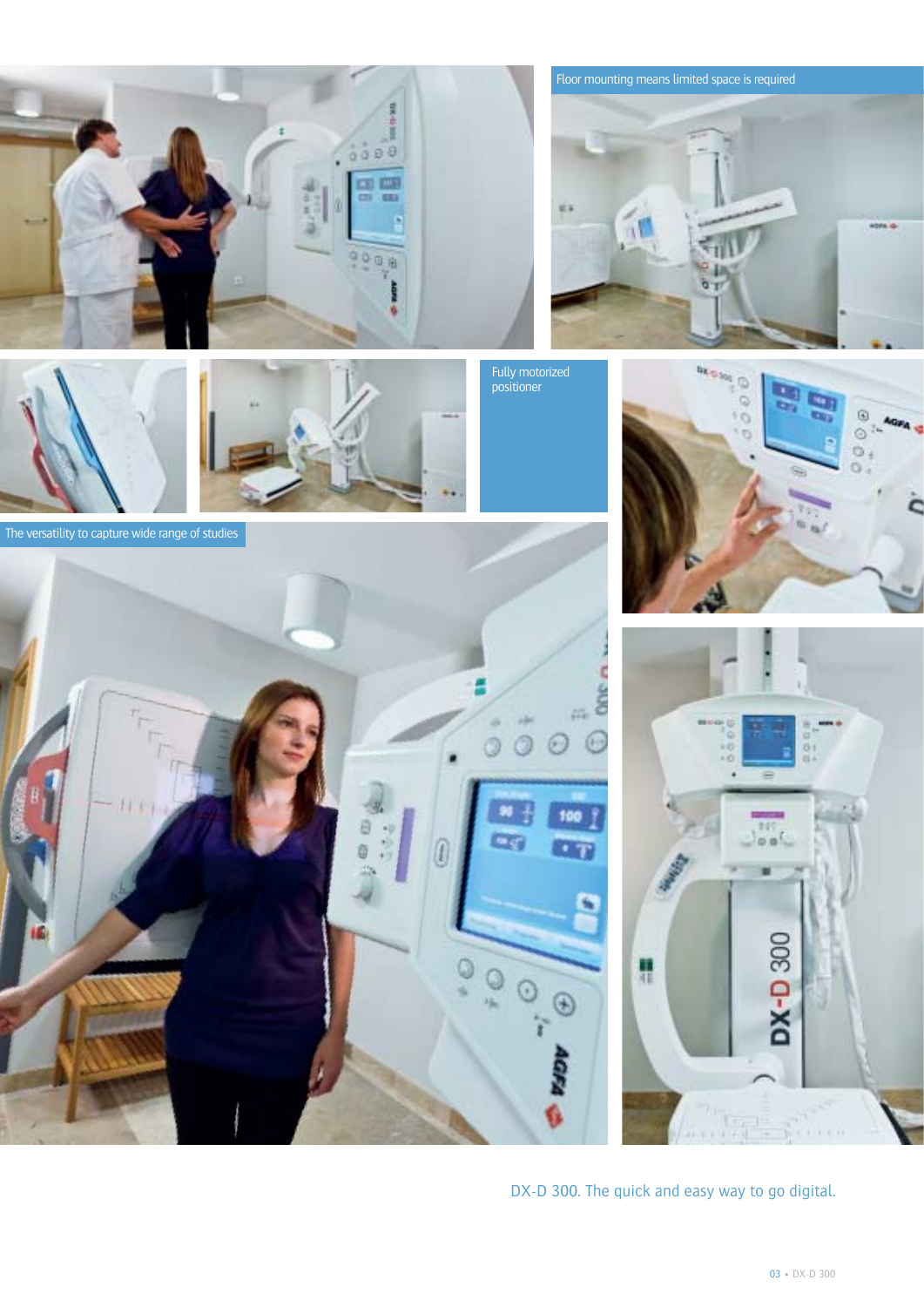# consistent high quality imaging

Achieving the highest quality images, with the best definition and contrast - consistently. Reducing patient dose. This is what makes the DX-D 300 unique.

# MUSICA<sup>2</sup> enhances DR image quality

At the heart of the DX-D 300 DR system lies Agfa HealthCare's gold standard imaging software, MUSICA² - intelligent and automated digital radiography image processing for regular high quality image visualization. Exam independent, MUSICA² automatically analyzes the characteristics of each image and optimizes processing parameters - independent of user input and dose deviations. The result is minimal re- or post-processing and the potential for significant dose reduction.

#### High quality imaging and potential for dose reduction

Combining the DX-D 300's direct image capture capabilities with MUSICA² image processing tuned for DR - renowned for its contrast-detail - means you can enjoy excellent image quality and the potential for significant dose reduction.

#### Top technology detector

The DX-D 300 DR system offers you a top-quality, fast, needle phosphor Cesium Iodide detector - with pixels of only  $139 \,\mu m$ . This provides you with the high resolution of nine mega pixels, productivity and versatility, high image quality, and the opportunity to reduce patient dose.

# $MUSICA<sup>2</sup> - the benefits$

- Gold standard imaging software
- Intelligent and automated image processing
- Consistently reliable, high quality image visualization
- High potential for dose reduction
- Exam independent
- Minimal re- or post-processing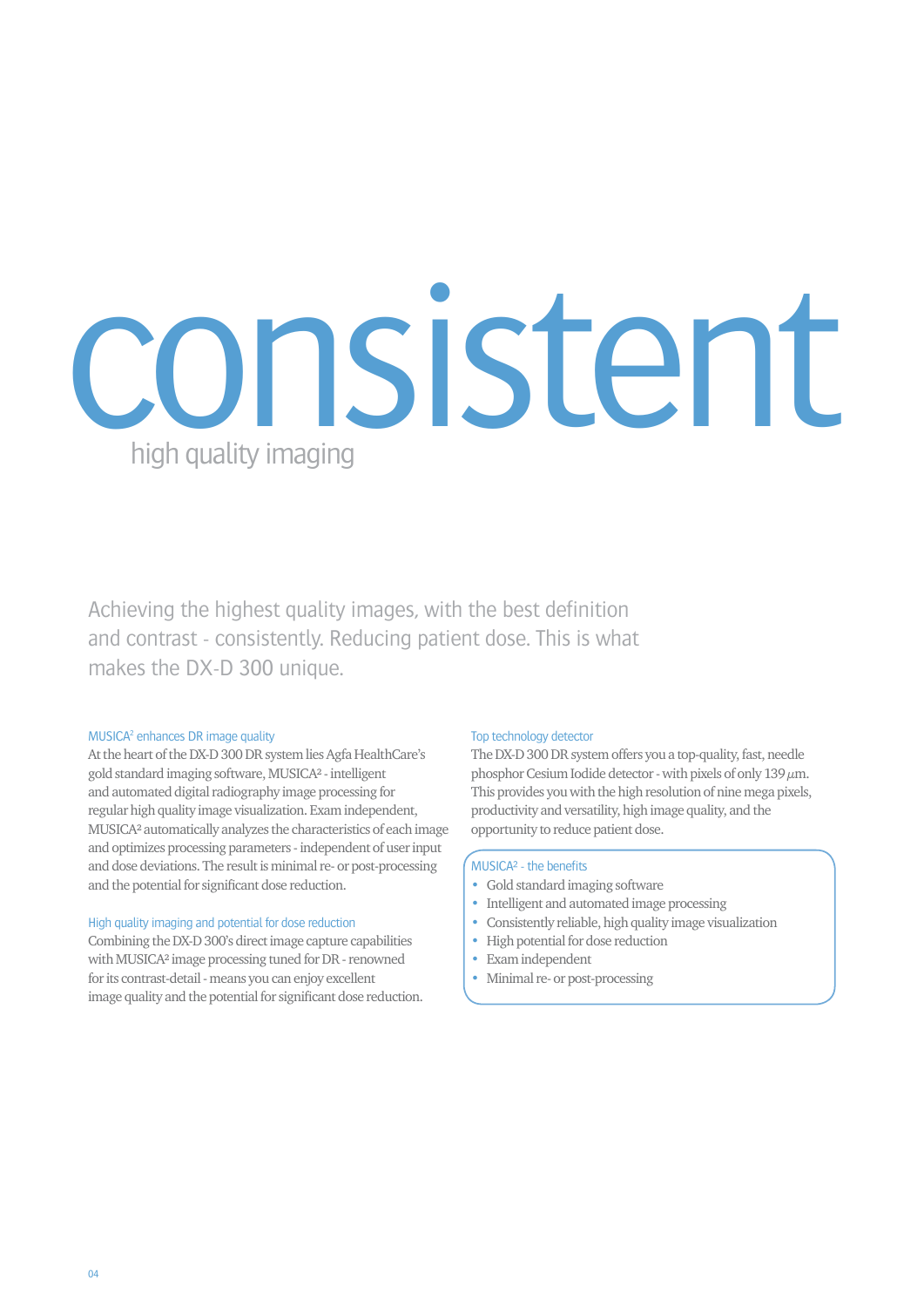

U-arm suitable for lateral 'cross table' exams on a rolling table





Ideal for ambulatory patients who can walk and talk

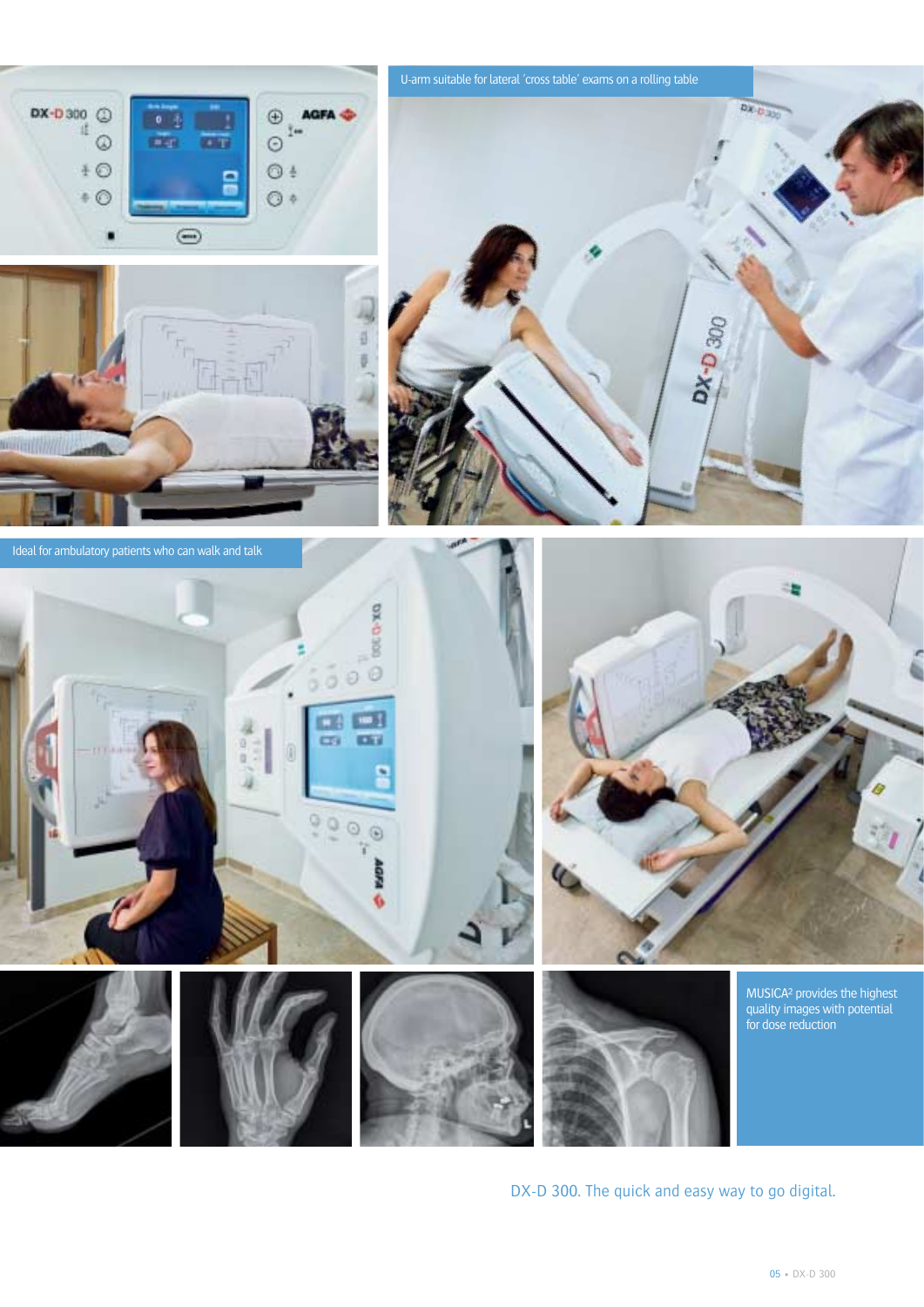

Easily installed in a limited space. Requiring minimal training. Delivering a wide range of images in a short space of time. The DX-D 300 provides you with fast access to your very own digital solution.

# Fast preview between exposures provides improved patient experience

The DX-D 300's immediate preview, starting less than a second after exposure, enables a higher rate of throughput, thereby lowering the cost per exam and allowing your patients to be released more quickly. Digital Radiography's flexibility also provides a versatile workflow for a full range of exposures, as well as complex studies - such as Full Leg Full Spine - with CR, which can be achieved in just one shot. Taken together, the DX-D 300's ability to reduce patient waiting time, increase diagnostic confidence and enhance patient security due to lower dose and operator presence, results in a highly improved operator and patient experience.

# Same look and feel with NX acquisition station and MUSICA²

Developed to address the need for versatility in General Radiology imaging, the DX-D 300 delivers a unified look and feel for both your DR and CR exams and offers a choice of soft copy or hard copy outputs. It enjoys streamlined workflow throughout your facility and beyond by combining the capabilities of MUSICA² image processing and the NX acquisition workstation, with its fast acquisition and superior DICOM connectivity with HIS/RIS/ PACS and imagers.

# Services & Support

Agfa HealthCare offers service agreement solutions tailored to the individual customer's situation. The service agreements are available in Basic, Comfort and Advanced levels, making lifecycle costs predictable. A worldwide team of some 1000 service professionals is at your disposal to provide support at all phases of your project. As an additional service, they can help you customize your examination tree or link RIS protocol codes, for an even higher return on investment. Furthermore, this team carries out tasks that go well beyond maintenance, including value added services such as super user training, staff training and software upgrades.

# Improved workflow performance with DX-D 300

### Added CR benefits

- CR 30-X, table top digitizer for decentralized CR environment or the DX-S and DX-G groundbreaking Computed Radiography (CR) solutions for exceptional image quality, speed and flexibility.
- CR Full Leg Full Spine in one shot, for the best geometric measurement accuracy and no motion artifacts.

#### DRYSTAR imagers

Excellent image quality, complete flexibility and improved workflow through A# Sharp enhanced DDI technology, total daylight handling, high throughput and short image access time.

IMPAX- Patient Archiving and Communication System

• PACS system for fast access to data from all modalities and sources.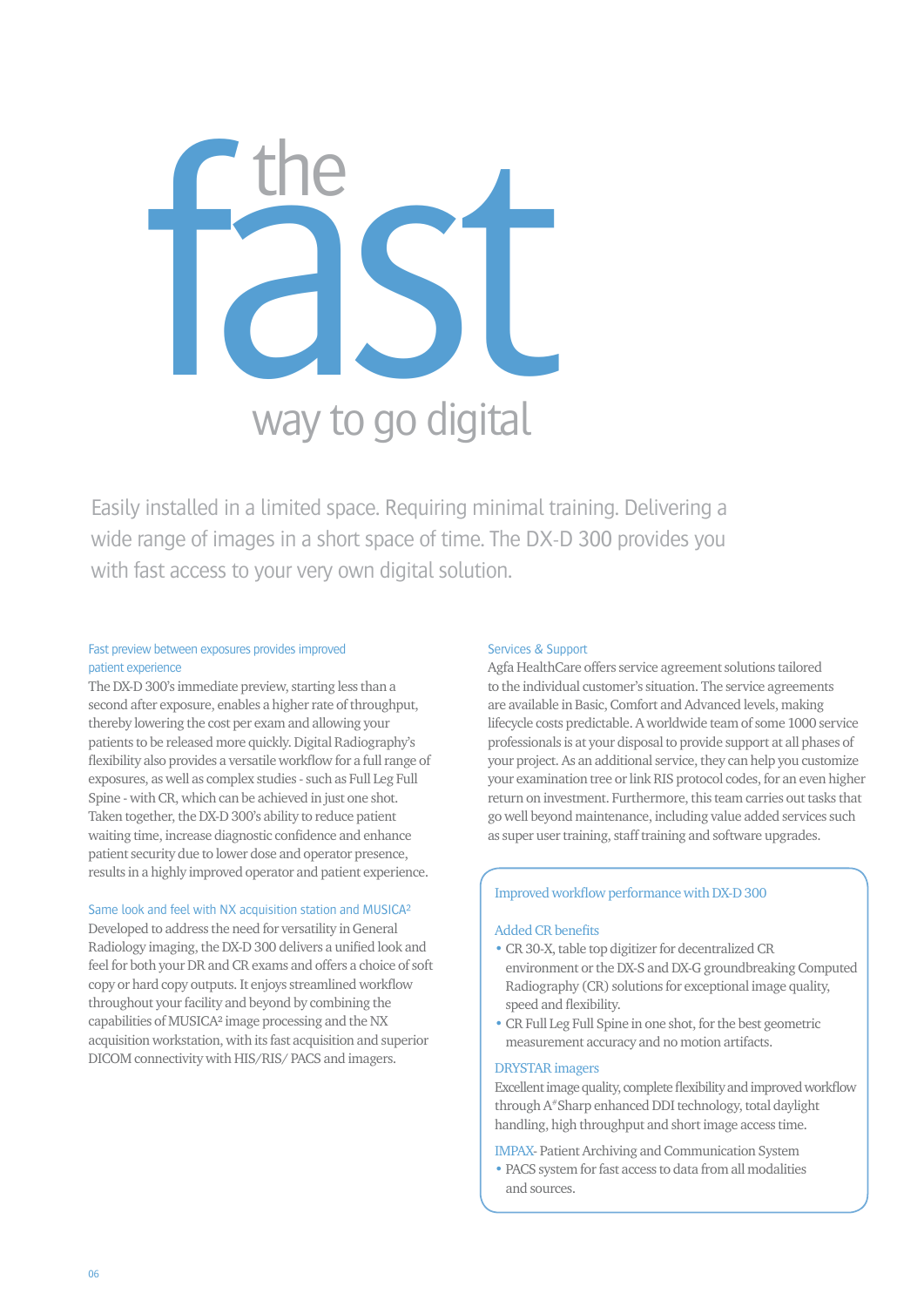





Suited for patients in wheelchairs